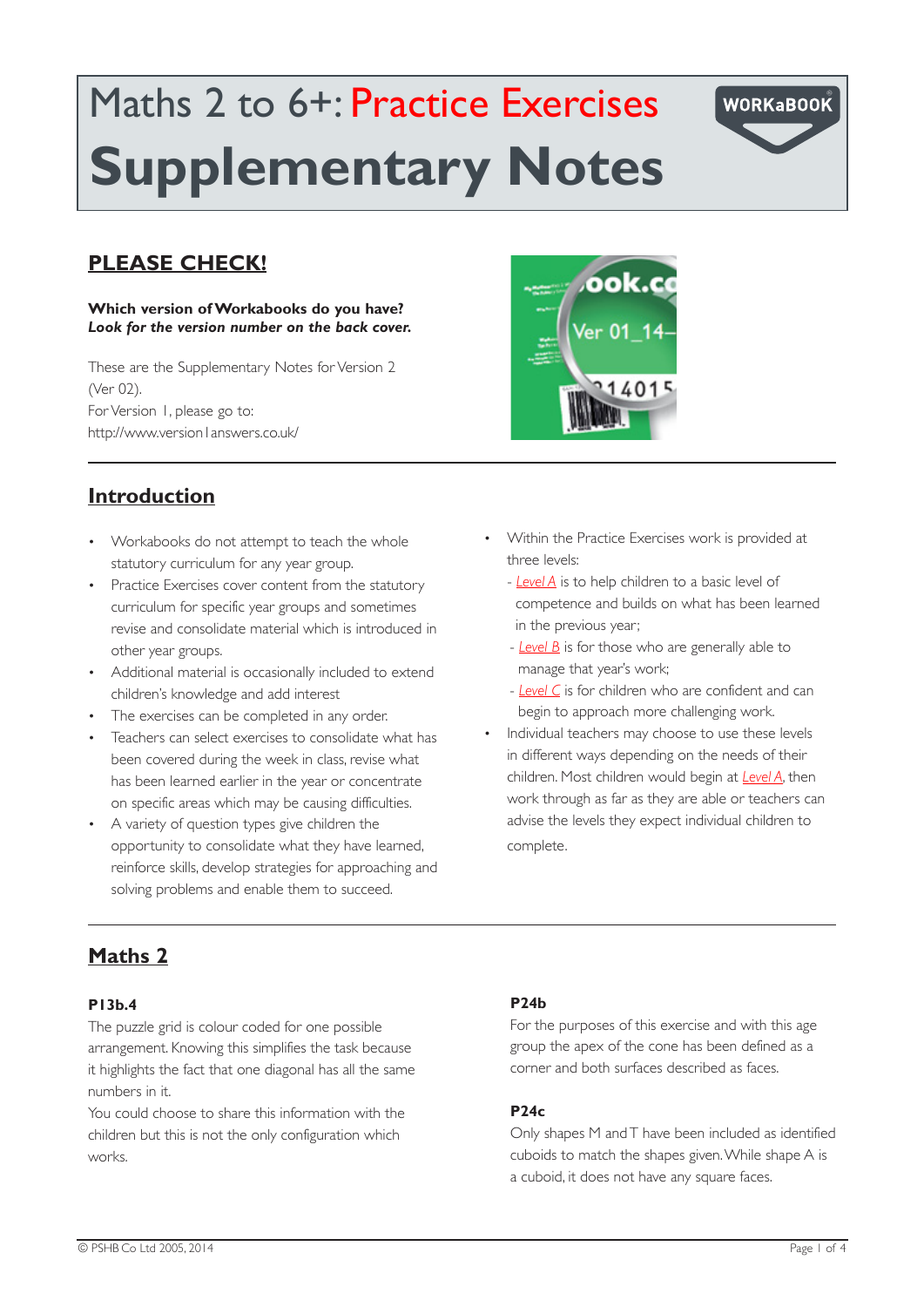

### **Maths 3**

### **P6b.2**

The final question in this bullet has a multitude of possible answers. The children define their own answers by the decisions they make. They may decide to identify a middle number and add the difference to find the third number or select the third number first and then split the difference to find the middle number.

### **P18b.2**

This question can be answered in numerous different ways, for example:

- a. children may use the previous statement  $44 + ? = 90$  and offer answers such as:  $44 + 946 = 990$
- b. children may limit themselves to multiples of  $10: 40 + 950 = 990$
- c. children may split the hundred and suggest answers such as:  $344 + 646 = 990$
- d. children may split the hundreds and the tens to offer answers such as:  $567 + 423 = 990$

The teacher could stipulate their preferred option or accept anything the children offer.

### **P18c.1**

As above.

### **P20a**

Why might fish B be more difficult to measure than the other fish? How can you get the most accurate measurement for fish B? What might you use as well as your ruler?

### **P25b.1**

Note one of the flags has no lines of symmetry.

### **P29b.2**

The half shape will need to be rotated before being drawn onto the grid to create the whole shape

### **P30a.2**

The pictogram is only partly filled in. Children will need to complete it using the information in the frequency table before answering the questions.

### **P30c.1**

All the vehicles at the top, middle and bottom of the two page spread should be included in the count.

Through class discussion agree definitions for each vehicle when setting the homework task. Encourage the children to pose questions, for example:

- What is the difference between a van and a lorry?
- In which group will the coach go?
- How will the police vehicles be recorded?
- Is the campervan a car or a van?

# **Maths 4**

### **L6**

Multiples of 25: these are not intended to be shown as sequential.

### **P13c**

There is more than one solution to this problem:

 $C = 1, A = 0, R = 9$  and S must be an even number and N must be  $> 5$ 

So  $S = 2$ ,  $N = 6$  or  $S = 4$ ,  $N = 7$  or  $S = 6$ ,  $N = 8$ 

### **P14b**

Later editions clarify: "...so that each line *of three numbers*  adds up to 12."

### **P22b.5**

Children should round their measurements to the nearest multiple of five, for example: 25 cm x 20 cm.

### **P26a**

The Triangle is both Shape 6 and 9 - but Shape 9 only becomes apparent when the C exercise is completed.

### **P27b, P27c**

Shape G is an irregular shape which can be named in a variety of ways using everyday language, for example: L shape, step shape, boot shape. It has the *obvious* 10 vertices but more accurately, it has *12 vertices*: 10

"pointy" vertices + 2 internal vertices.

[Euler's Theorem states Faces + Vertices - Edges =2. Shape G has  $12$  vertices  $+ 8$  Faces -  $18$  edges  $= 21$ 

### **P30b**

Children should notice that four votes are not recorded on the pictogram. Why might this be?

This might be a class discussion or might be included in their statements about the pictogram.

### **P30c**

Children should notice that the 30 km point and 50 km point can be taken at more than one place on the graph. Can they suggest which is the most appropriate point and give their reasons why?

# **Maths 5**

### **P4a.3**

Estimate by rounding one or both factors: "Don't round both if you can calculate in your head just by rounding one factor."

> 99 x 11≈ 100 x 11 256 x 9 ≈ 256 x 10

Schools may have their own policy on this, therefore teachers can advise pupils to use their preferred method.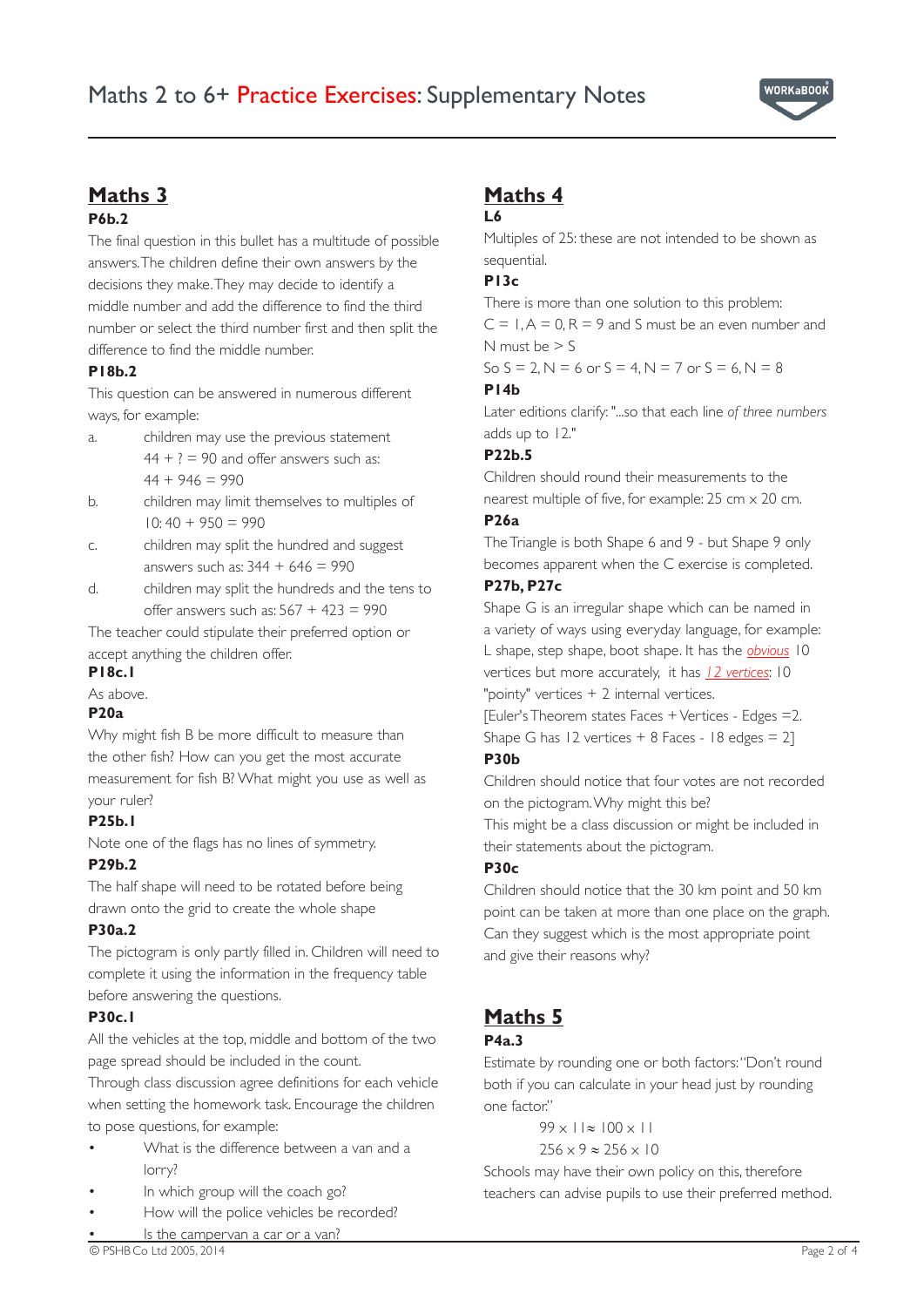

### **P6c.6/7**

Children may wish to use different colours when colouring to help them to identify the different fractions.

### **P20c.4**

*• What is the approximate height and weight of these Olympic athletes?* 

Prior to completing this task it is advised that teachers discuss with their class which method of conversion will be used.

### **P24a**

As this is an "a" exercise, we've included an equilateral triangle though it is arguable that it's not possible to make an equilateral triangle on a pinboard because the diagonal line is fractionally longer.

### **P26a**

This website may help to visualise angles made by the hands of a clock: http://www.visnos.com/demos/clock

### **P30b & P30c**

The method for recording remainders has not been stipulated. This has been left open so that schools can use their preferred methods.

## **Maths 6**

#### **P9a, 9b, 9c**

It is suggested that children should '*Show remainders as whole number*'. If this does not fit with the school's policy, teachers should advise children on the method they would prefer them to use.

### **P14c**

*'Current price of diesel fuel'* - Teachers might choose to agree a common price with their pupils.

### **P15c**

Possible locations for the water tank within the school grounds would need to be identified. This could be done as a class project prior to completing the homework task. Although water tanks are usually measured in centimetres, an example has been given in metres to make the task more accessible.

#### **P18c**

Polyhedral dice shapes generate a wider range of random numbers. Some shapes roll more effectively than others and not all shapes make what is considered to be 'fair dice', that is: shapes that are numbered so that each number has an equal probability of coming up when the shape is thrown onto a flat surface.

Children are likely to make reference to the following when explaining their choice of shape: how well the

shape rolls, how easy it would be to read off the numbers, the system for numbering it or the purpose for which it might be used.

Alternatively, some children may explain with reference to 'fairness' using some knowledge of geometry, for example: all the faces are the same shape and all the angles and edges are equal so the dice will be 'fair'. For instance, when a 4-sided die, in the shape of a tetrahedron, is thrown it lands on one of its flat faces and what you see from above is a point, rather than a flat face. The value of the roll has to be read from the landing face at the bottom of the die. The tetrahedron doesn't roll as well as dice that have more faces because the shape is so pointy. Dodecahedral dice labelled with the numbers 1 to 12 can be used as calendar dice with one face representing each month which makes them useful for time-related games.

### **P19c**

This graph does not start from 0 at the origin. This may need to be pointed out to children who have not experienced this previously.

### **Maths 6+ P9a & 9b & P9c**

It is suggested that children should: '*Round answers to one decimal place*'. If this does not fit with the school's policy, teachers should advise children on the method they would prefer them to use.

### **P12c**

There is more than one possible answer to this puzzle. Can the children suggest a reason why these are the only possible options?



### **P14b**

*'Current price of diesel fuel'* - Teachers might choose to agree a common price with their pupils.